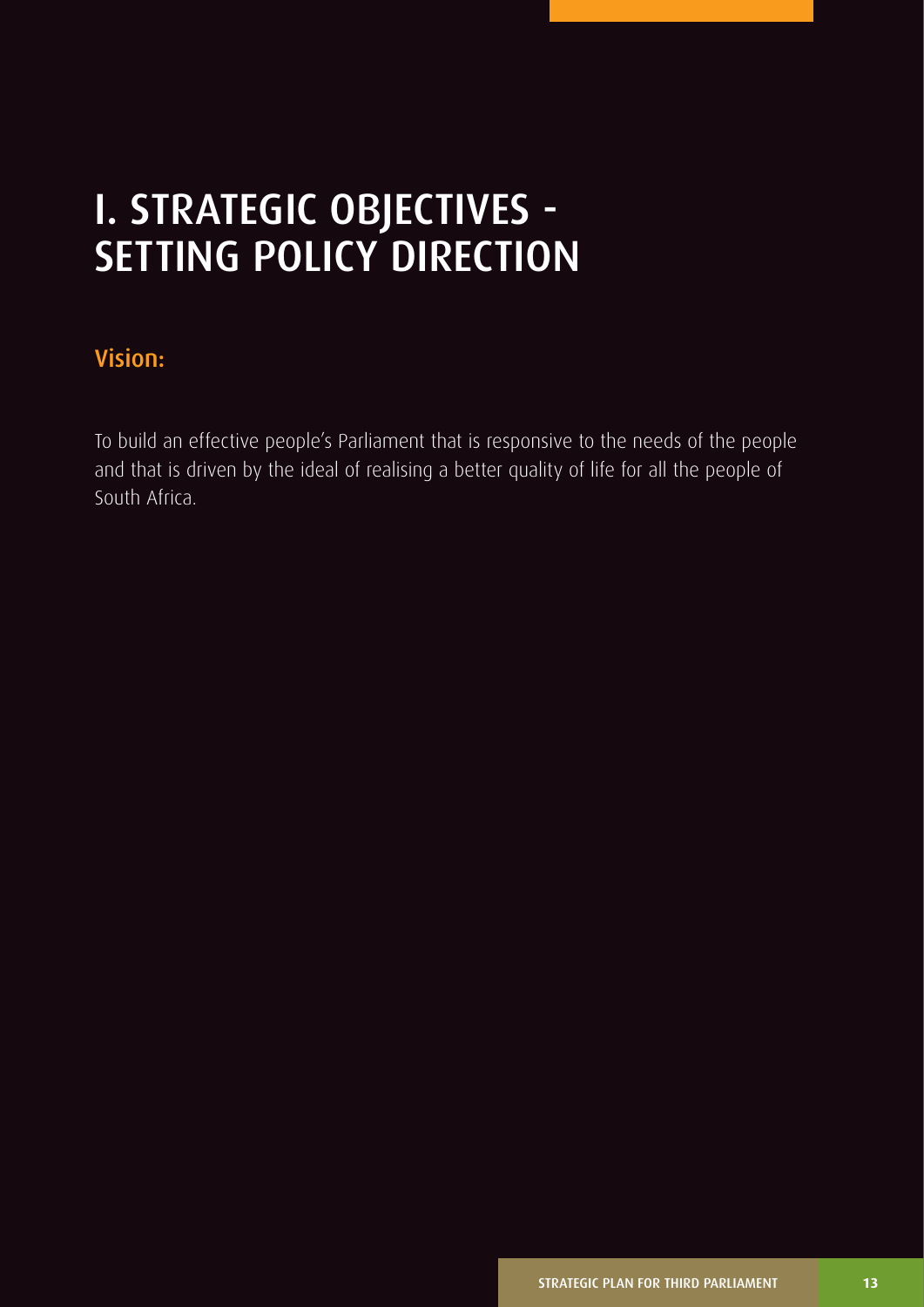# I. STRATEGIC OBJECTIVES SETTING POLICY DIRECTION

## **1.1 STRATEGIC OVERVIEW AND KEY POLICY DEVELOPMENTS**

On 27 April 1994, the first democratic Parliament was elected in South Africa, representing the hopes and aspirations of all South Africans. The birth of a new democratic South Africa was celebrated. The newly founded Parliament was established and based on the values and prescripts of the Constitution of the Republic of South Africa. Parliament was elected to represent the people and to ensure government by the people under the Constitution, and to represent the provinces in the national sphere of government.

The establishment of the first democratic Parliament meant that Parliament, as an institution, was to undergo unprecedented and fundamental transformation as required by the interim constitution and later the new Constitution. A complete and wholly new institution was to be established, on both the political and administrative levels. New rules, procedures, mechanisms and capacities were needed to effect the work of the new Parliament.

One of the most significant changes for Parliament was the establishment of an entirely new House of Parliament, the National Council of Provinces (NCOP), to ensure that provincial interests are taken into account in the national sphere of government. In addition, new working methods were created, adhering to the central value and theme of our participatory democracy. The tradition of committees meeting behind closed doors ended as these meetings were opened to the public. Ordinary people, representatives of interest groups, business and trade unions became a familiar sight in Parliament's corridors.

Newly introduced programmes by the 3rd Parliament include the 'Taking Parliament to the People' campaign and the 'People's Assembly'. Building a democratic Parliament that is transparent and responsive to the electorate, and that develops and follows a legislative agenda that is aimed at accelerating the transformation of the South African society, has been Parliament's overriding policy and strategic objective since 1994. Since the first democratic elections, significant transformation has occurred through the legislative process. The period 1994 to 2004 saw a sustained focus on eradicating the statute books of discriminatory legislation and laying the foundations for a democratic and open society.

During the term of the 3rd Parliament the demand on members of Parliament to engage in oversight activities and participate in international organisations, events and forums increased. Public participation activities have also increased, whilst the level of ongoing activities in the lawmaking process declined. In addition the Constitution and relevant legislation inform, and is the anchor, for engagement within the national and international political or governance environment.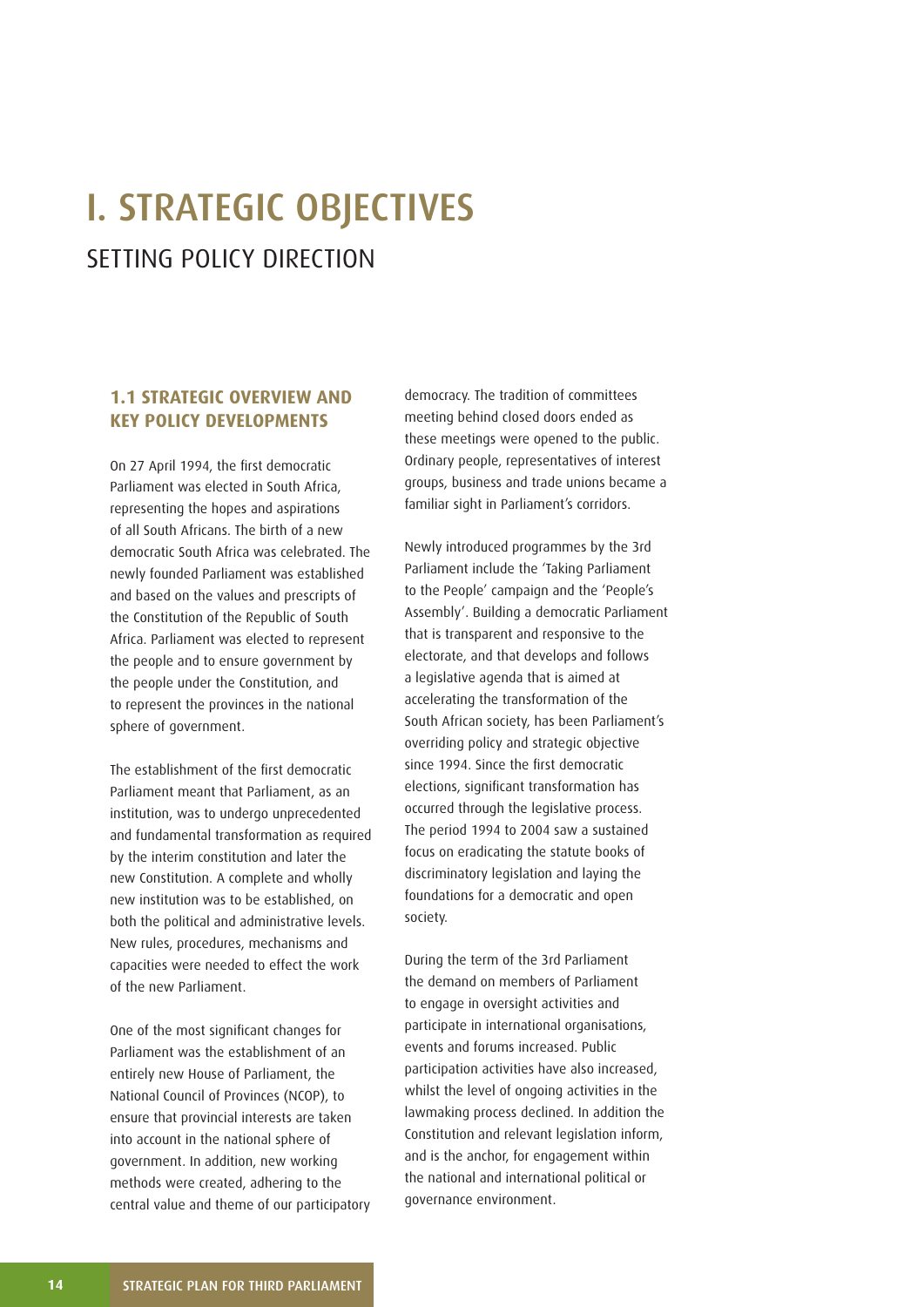The year 2007 saw a focus on areas to deepen debate on the role and place of the legislative arm and the relationship between the three arms of the state, and building a people's Parliament for a developmental state with the ultimate objective of pushing back the frontiers of poverty. The developmental state seeks to drive development, in contrast to a free market approach, and seeks to improve and rehabilitate the state machinery to deepen democracy and to develop its people.

#### **1.2 KEY ISSUES**

Certain key strategic issues informed the work of Parliament during this term. These included:

### **1.2.a. Matters emanating from the core objectives of Parliament:**

#### 1.2.a.i. Outstanding Legislation

Certain legislation, required by the Constitution, must be passed by Parliament. This includes:

- Legislation in terms of section  $6(4)$ - to regulate and monitor use of official languages;
- Legislation in terms of section 47(2) and  $106(2)$  – dealing with the limits on eligibility of a person to become a member of the National Assembly or Provincial Legislature;
- Legislation in terms of section 65(2) – dealing with uniform procedure for casting of votes by provincial delegates in the National Council of Provinces (NCOP);
- Legislation in terms of section 77(3)
- dealing with procedure to amend money Bills before Parliament;
- Legislation in terms of section 125(3) – dealing with assistance to provinces by national government to develop their capacity and effectiveness;
- Financial Management of Parliament Bill.

## 1.2.a.ii. Developments in the oversight process

Parliament plays a pivotal role in ensuring that the objectives and values postulated in our Constitution come to fruition. To this end the design of its mechanisms for exercising its constitutional mandate of scrutinizing and overseeing government's action is of paramount importance. Much of Parliament's focus in the first decade of democracy was on ensuring the transformation of South Africa's legislative landscape in line with the Constitution. Due to this, Parliament's oversight function received far less attention – a fact underscored by the reality that the Constitution deals with Parliament's legislative authority in much greater detail, compared to its oversight role.

With the tempering down of Parliament's legislative workload in the Second and Third Parliaments, and the increased challenge to ensure sound governance and effective service delivery by the executive, the imperative arose to improve Parliament's oversight capacity. The National Assembly, at the beginning of 1999, commissioned research on Parliament's oversight function. The research report was tabled in July 1999,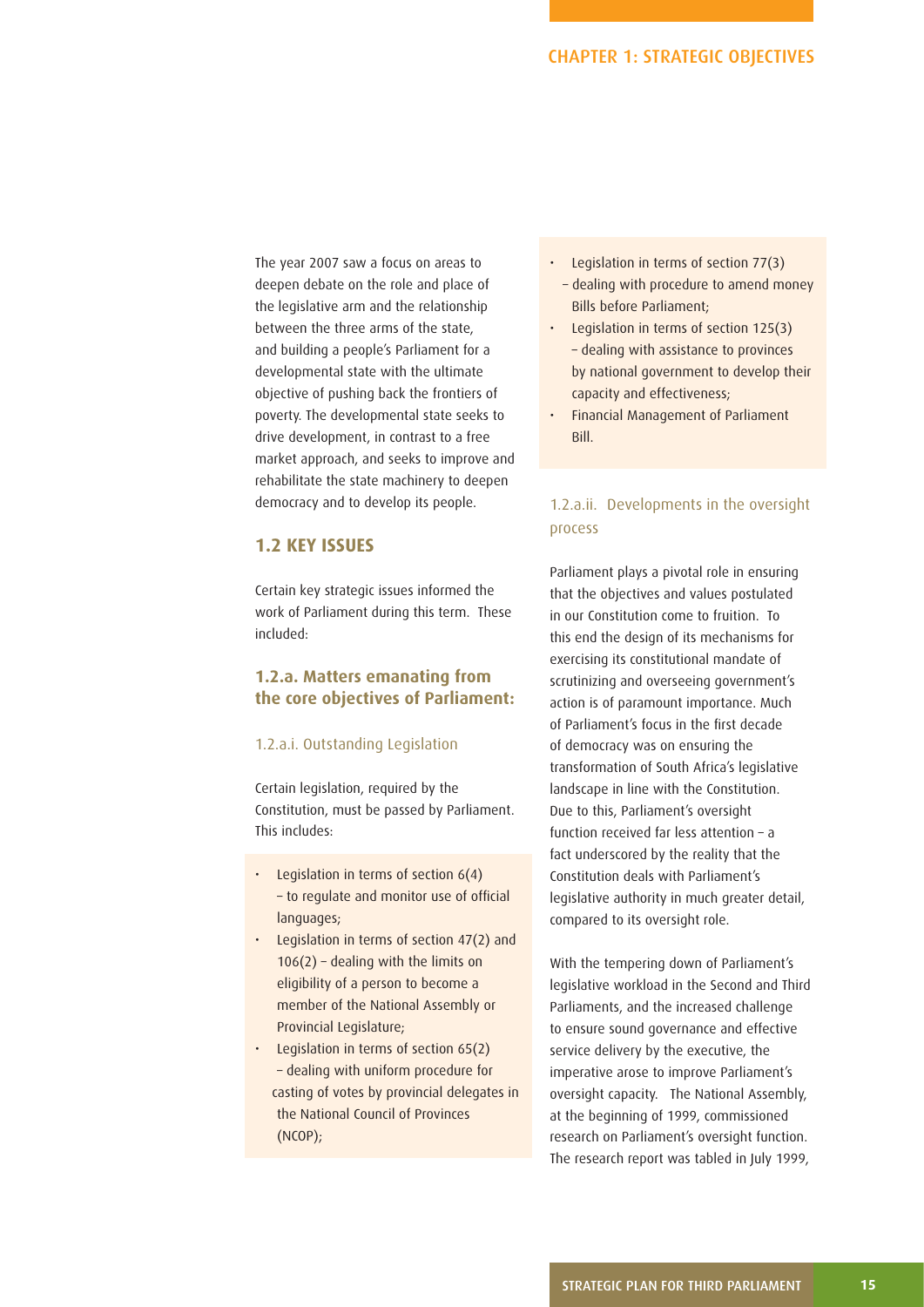whereafter the Joint Rules Committee (JRC) of Parliament established an Ad Hoc Joint Subcommittee to consider and make recommendations on the report. After adoption of the subcommittee report by the JRC in March 2004, a joint Task Team (TT) was set up in November 2004 to lead the implementation of the subcommittee's proposals. The Task Team that led the implementation process established three Focus Groups, namely the Budget, Projects and Committees Focus Groups.

The overarching objective was to develop a model for Parliament's oversight function that was both in line with the new strategic vision and that would produce the resultant realignment of resources to fulfil Parliament's mandate with greater efficiency and effectiveness. As clearly captured in both Parliament's vision, and the recommendations of the Ad Hoc Joint Subcommittee, at the core of such a model was the desire to establish a "people's Parliament".

The development of a model for oversight has been conducted due to the fact that the Constitution does not elaborate on all mechanisms that are to be put in place in relation to oversight. The Task Team therefore had to look at mechanisms that are currently in place and new mechanisms that it could adopt, which comply with its constitutional mandate in respect of oversight.

The Joint Rules Committee adopted the new Oversight Model in April 2008, which will now give way to further implementation of this conceptual model.

As part of Parliament's greater oversight role, the Review of Chapter 9 and Associated Institutions was completed by an ad hoc committee. This review provided an opportunity to assess the extent to which society had been transformed and human rights entrenched through the operation of these institutions. The review also identified requirements to strengthen these institutions to ensure that they are best able to achieve their objectives. The recommendations of this report will now be considered.

In 2006 Parliament conducted a review of the impact of the Promotion of Equality and Prevention of Unfair Discrimination Act of 2000. The review concentrated on the impact of the Equality Act on the lives of women and people with disabilities. A report was tabled in Parliament in November 2006. For Parliament to be able to intensify the fight against poverty and promote development it is important to take concrete steps in implementing the recommendations of the review campaign, including a review of the Equality Act of 2000, the adequate provision of monitoring information, and to address specific shortcomings in terms of statutory requirements for people with disabilities.

The African Peer Review Mechanism (APRM) is a key accountability and self-assessment element of Africa's development project, the New Partnership for Africa's Development (Nepad). Parliament needs to develop its capacity to monitor the implementation of recommendations of the APRM and to have inclusive project teams working on this project. In this regard the report by the Panel for the Assessment of Parliament is due to be completed during mid 2008.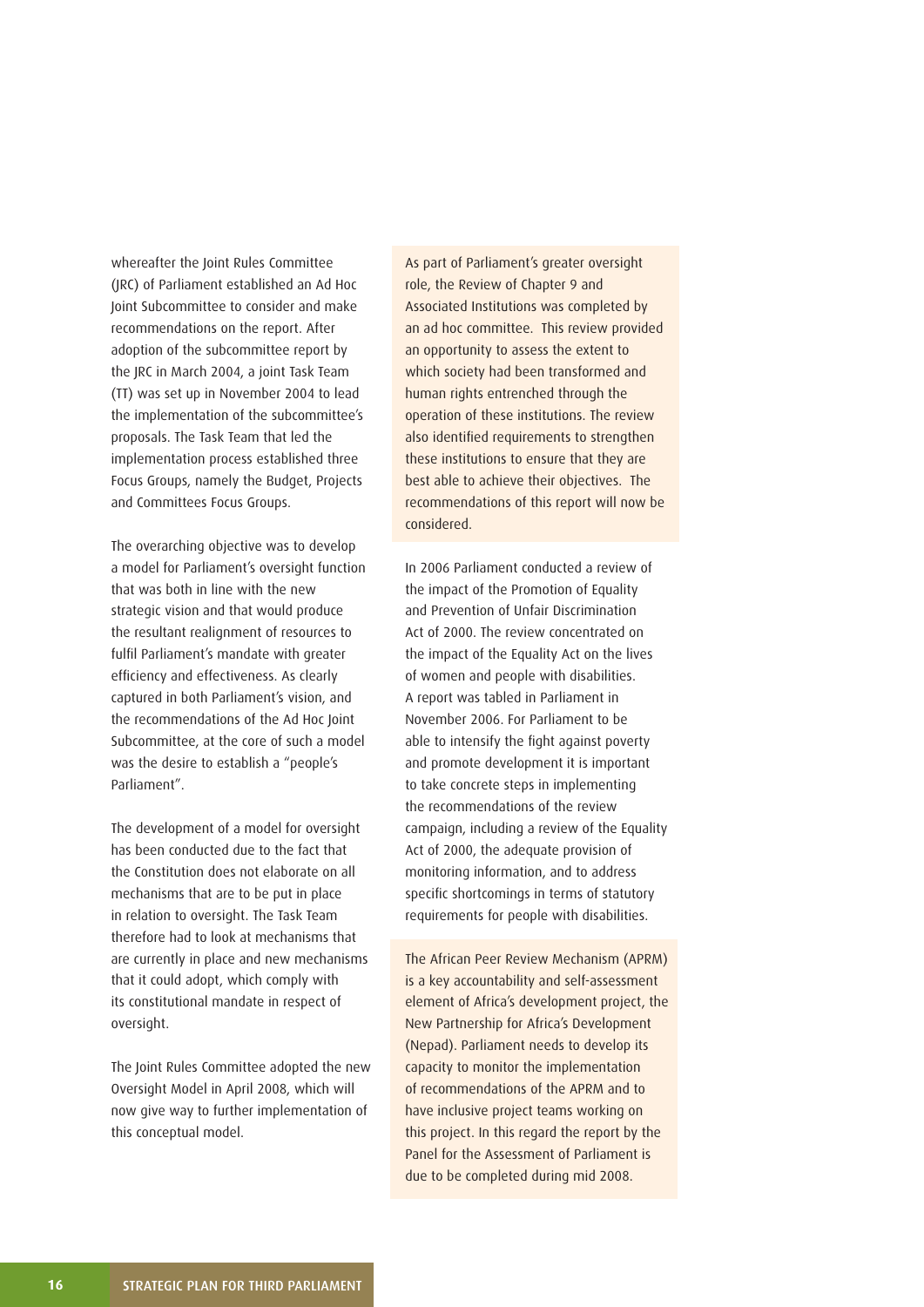## 1.2.a.iii. Increased international participation

As an institution representing the people of South Africa, Parliament finds itself in a fast-changing global domain. Political and economic relations and co-operation is furthered on global, continental, and regional platforms. Parliament, as guided by South Africa's foreign policy, actively participates in various regional, continental and international forums to promote the African agenda and the role South Africa plays in this regard.

These include the African, Caribbean, Pacific-European Union forum, the Inter-Parliamentary Union, the Commonwealth Parliamentary Association, the Pan-African Parliament and the SADC Parliamentary Forum. Parliament's affiliation to and participation in these organisations results in commitments that need domestication, prioritizing and a set of dedicated human and other resources. Parliament has adopted an International Relations policy and established the Parliamentary Group on International Relations (PGIR) to guide its interaction with the rest of the world and how it receives international visitors to Parliament.

More work needs to be done in terms of building capacity to enable Parliament to engage with international relations issues optimally. This would include a contentbased executive development programme to develop capacity in international relations, establishment of specialist areas of work within the International Relations Section, and capacity for monitoring the implementation of international agreements by the executive, as well as resolutions adopted at multilateral conferences.

## 1.2.a.iv. The need for improved public participation

Parliament aims to improve public participation in all parliamentary processes as set out in the Constitution, and its commitment to being responsive to the electorate. Parliament is set to improve its public education, provision of information and access to its processes in striving to increase the involvement of people.

An integrated Public Participation Model that integrates public participation into the core functioning of Parliament needs to be developed. The model will inform all public participation programmes of Parliament as well as all supportive communication initiatives. Parliament still needs to provide adequate information to South Africans on the many avenues through which they can participate in parliamentary processes. This requires an effective public education programme.

The challenge remains to develop systems and processes in line with Parliament's Oversight and Public Participation models to ensure that public participation inputs received are correctly channelled and utilised by the committees in their oversight and legislative work.

Parliament, in its effort to expand its reach and provide access, opportunity and space for it to directly be in touch with and engage continuously with people ordinarily outside national debates in society, established Parliamentary Democracy Offices as a pilot project in three provinces (Northern Cape, North West and Limpopo).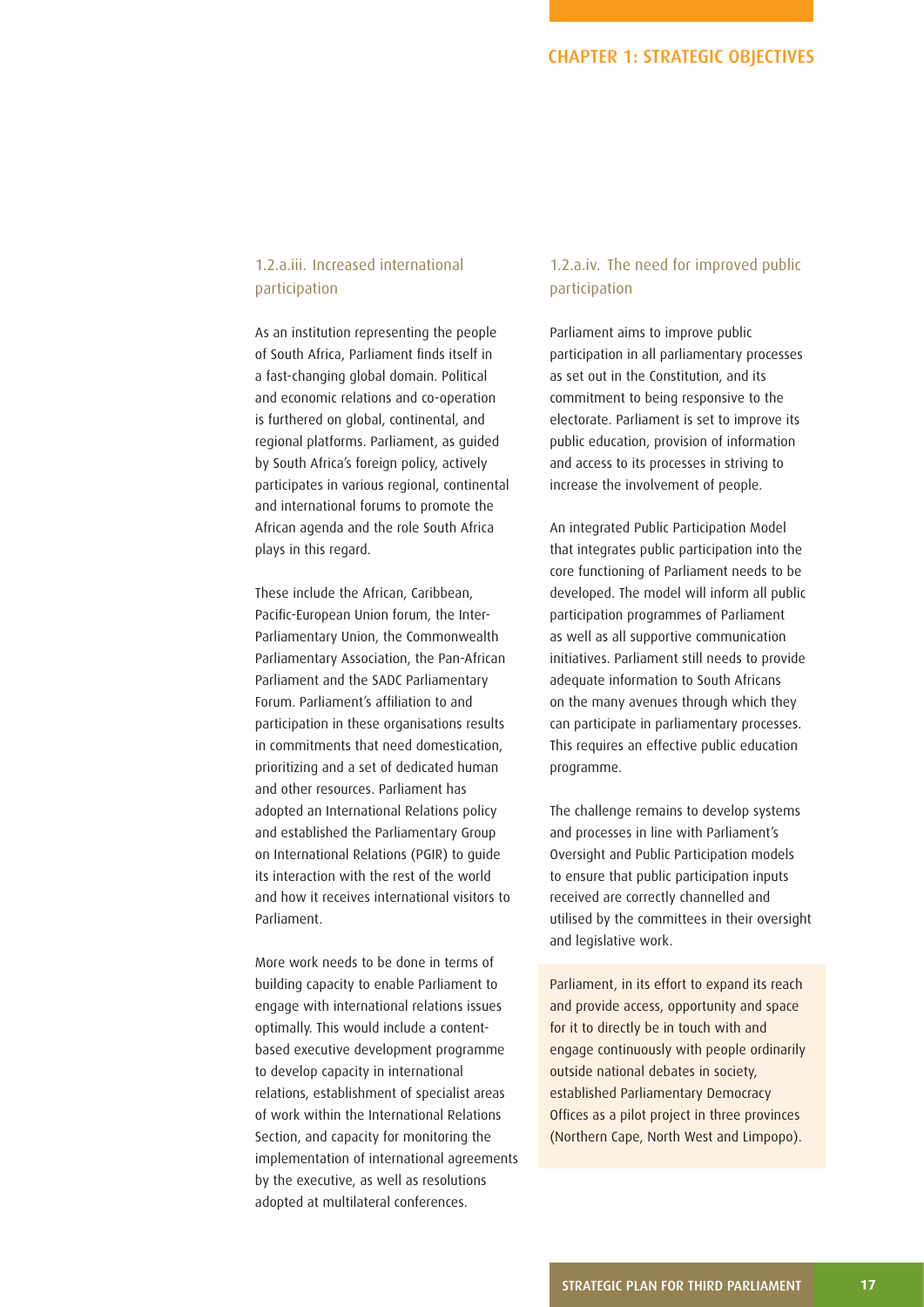An ongoing key activity in a Parliament Democracy Office would be political discussion to obtain people's views on matters of national importance, major policy or legislation before Parliament. In addition they will assist with realising the public participation objectives of Parliament, create an immediate parliamentary presence in the provinces, and ensure a greater level of efficiency in accessing communities and providing ground support for parliamentary programmes.

Parliament also needs to promote a positive image to South Africans. The establishment of an enabled, sufficiently resourced, comprehensive, and proactive communication service to execute an appropriate (internal and external) communication strategy on the work of Parliament and parliamentarians is essential. Further work must be done towards promoting a better understanding of the role of Parliament both internally and externally and raising awareness in the public domain.

In addition, programmes such as the People's Assembly, Taking Parliament to the People, Women's Parliament and Youth Parliament need to be monitored and assessed.

## 1.2.a.v. Developments in the co-operative government processes

Due to the young nature of the democracy many of the aspects of the Constitution relating to the co-operative government role of Parliament require development of processes and practice. Many areas have seen advancements, including the greater role of the NCOP in interventions relating to local municipalities, the role of Institutions

Supporting Democracies (ISD), the appointment of public office bearers, and the discharge of certain statutory functions as prescribed in legislation. However, there is a need for development and improvement in processes of co-operative government.

In respect of the budget of Parliament, the view is that the interaction between the Executive and the Presiding Officers needs to be better structured to reflect the status and role of Parliament as an institution that exercises oversight over government actions. In this regard, it is believed that it can only be correct to accommodate Parliament's needs as part of the top-sliced portion of revenue to be agreed between the Presiding Officers and the Treasury Committee.

In this regard, a report was commissioned on the Role and Status of Parliament, focusing specifically on the role and status, powers and functions of Parliament as it exercises its co-operative government responsibilities with the Executive, Judiciary and other organs of state.

## **1.2.b. The further development and implementation of institutional policies to guide implementation**

After the Constitution came into operation, new Joint Rules were approved on 24 March 1999. The range of issues covered by the Joint Rules included joint sittings of the Houses, a joint committee system, a joint legislative process, including a process relating to national intervention in provincial government (section 100 of the Constitution), and a Code of Conduct for members. In establishing the Joint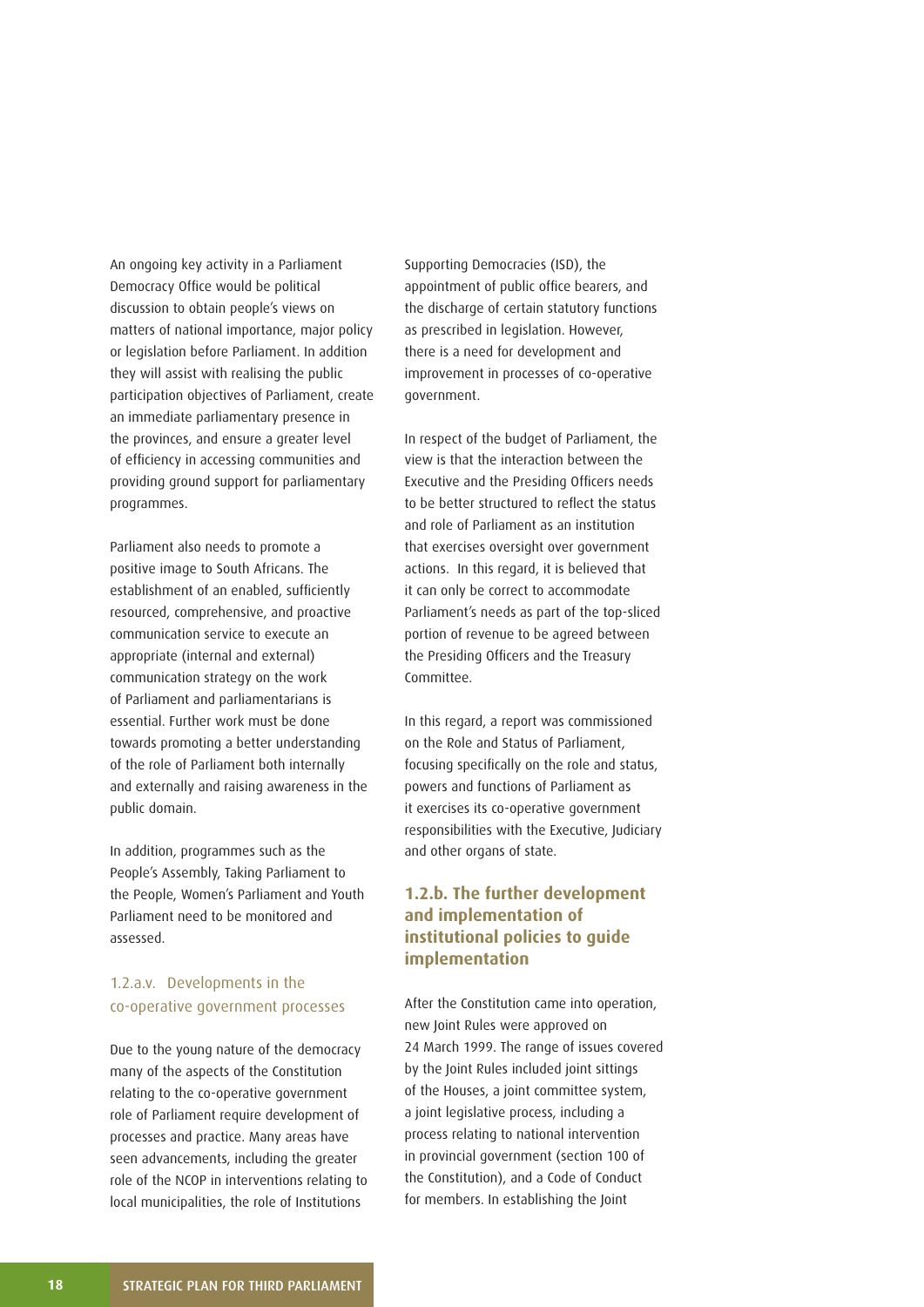Rules Committee (from Joint Rule 53), its functions and mandate broadly extended beyond Parliament's core business to include all aspects of the management and administration of Parliament. Furthermore, a range of subcommittees of the Joint Rules Committee were established, the majority of which focused on domestic matters related to the management and administration of the institution.

The practical reality accompanying the establishment of the Joint Rules Committee was that distinction between detailed management issues and policymaking became blurred. As a result, the subcommittees, and even the Joint Rules Committee itself, increasingly ended up devoting much of their time to issues of micro-management. A lack of administrative support for the subcommittees added to the difficulties. A lack of implementation of Joint Rules Committee decisions also occurred. As a result, issues of policy and the core business of Parliament were sidelined.

The new governance model was adopted by the Joint Rules Committee in November 2004, and provides for a Parliamentary Oversight Authority that accounts to Parliament, ie both Houses, and has the following responsibilities:

- Formulating policy directives for the various services and facilities of Parliament; and
- Ensuring policy implementation by giving a broad indication of the levels and extent of the required services and facilities for Parliament and monitoring their implementation.

Parliament established a Policy Management Unit in April 2005 to co-ordinate and facilitate the re-writing and refining of existing policies as contained in the Policy Directives and Implementation Procedures, and the development of new policies. A new set of policies has been developed, signed off and published in the form of a booklet that has been made available to all employees.

The challenge remains that of effective implementation by both managers and employees, of approved policies. A policy development process has itself been reviewed to ensure greater participation by relevant role-players in the policy development process. Managers have been workshopped on the new policy development process and institutional arrangements to ensure smooth development and implementation of policies.

The review of the Policy Directives and the Implementation Procedures is an ongoing process. Important policies that were outstanding have been developed and are ready to be workshopped with all employees before going through the approval process.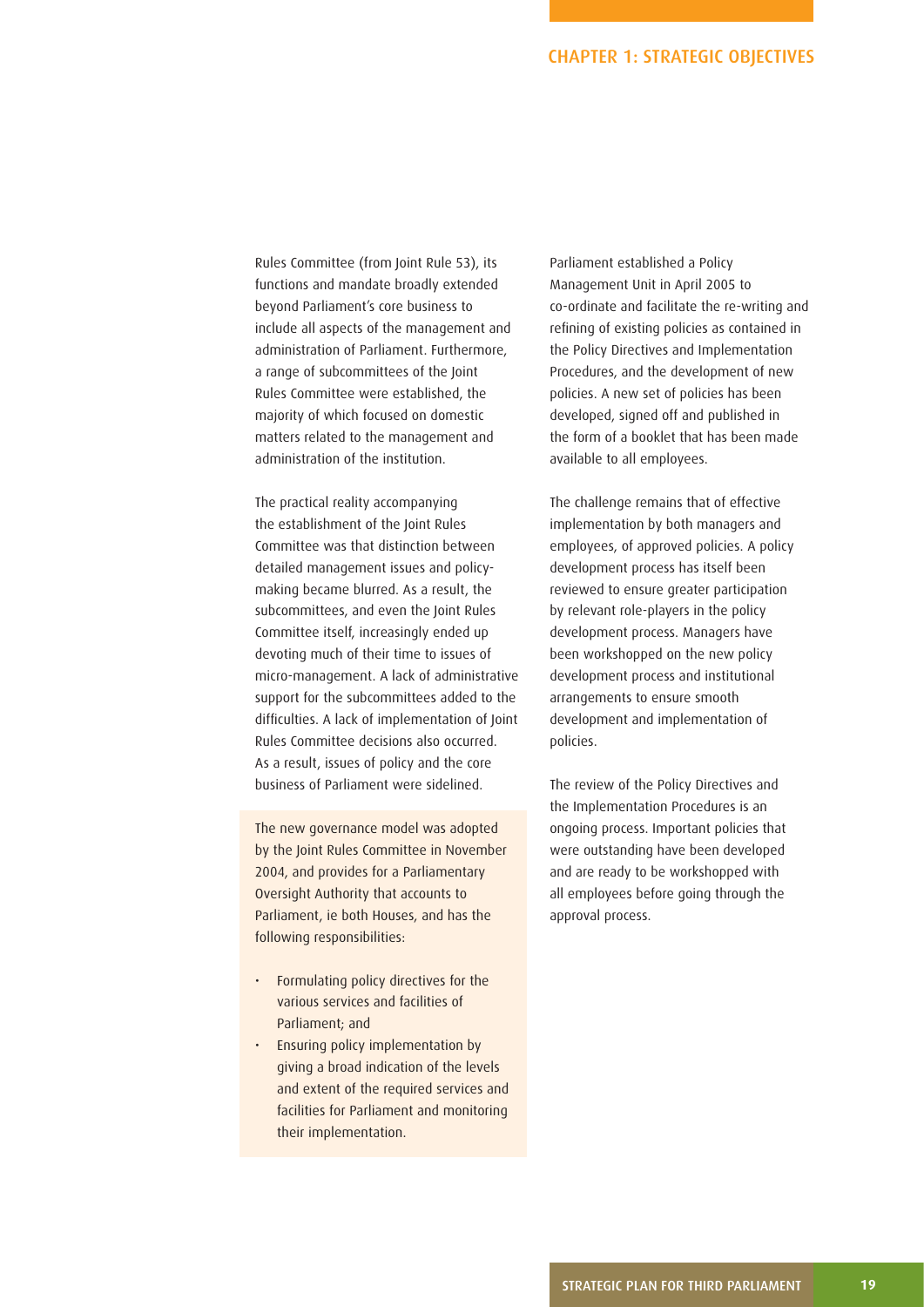## **1.2.c. The development and implementation of modern institutional systems and technologies**

Up until 2001, Parliament did not optimally apply or benefit from the advances of information communication technology (ICT) and modern systems. The nature of Parliament's business required the institution to deal extensively with information and thus required a reliable information technology foundation to support its business processes.

Parliament embarked on a new road by changing its Hansard recording system to an automated digital system in 2003, and shortly afterwards introduced a digital sound and voting system in the National Assembly chamber.

Parliament identified the need for a systematic methodology by which it could roll out its intention to make optimal use of modern technologies and systems. In January 2005 Parliament and the State Information Technology Agency (SITA) completed the development of a Master Systems Plan (MSP) for the institution.

The MSP recognised areas such as reliable network infrastructure, support for business processes, access to real time information, systems interoperability, management information, systems consolidation and convergence, data and information security, bandwidth, storage and wireless mobility as areas for greater improvement.

The objectives of the MSP were to:

- Align ICT initiatives to the strategic objectives of Parliament
- Align ICT with business requirements
- Improve efficiencies in Parliament through the improved usage of information
- Provide a prioritised portfolio of ICT projects
- Provide organisation and governance of ICT
- Parliament has also implemented a network upgrade and new datacentre

## **1.2.d. Increasing the capacity of members and officials, including the development of knowledge and skills, and the support for members**

The capacity of members and officials of Parliament is critical in the performance of their constitutional functions. The ongoing development and training to ensure the necessary knowledge and skills is of utmost importance. A better understanding of the role of Parliament will help strengthen Parliament and its processes in the long term and ultimately enhance the quality of democracy in South Africa.

Building the required capacity in Parliament will require an increase in specialised skills and the development of knowledge and skills. In this regard, Parliament implemented the Leadership Development Programme (LDP) for Members, aimed at creating a virtual parliamentary academic environment in order to create the areas of knowledge required in its activities. Specific areas of the curriculum will focus on the constitutional role of Parliament, the work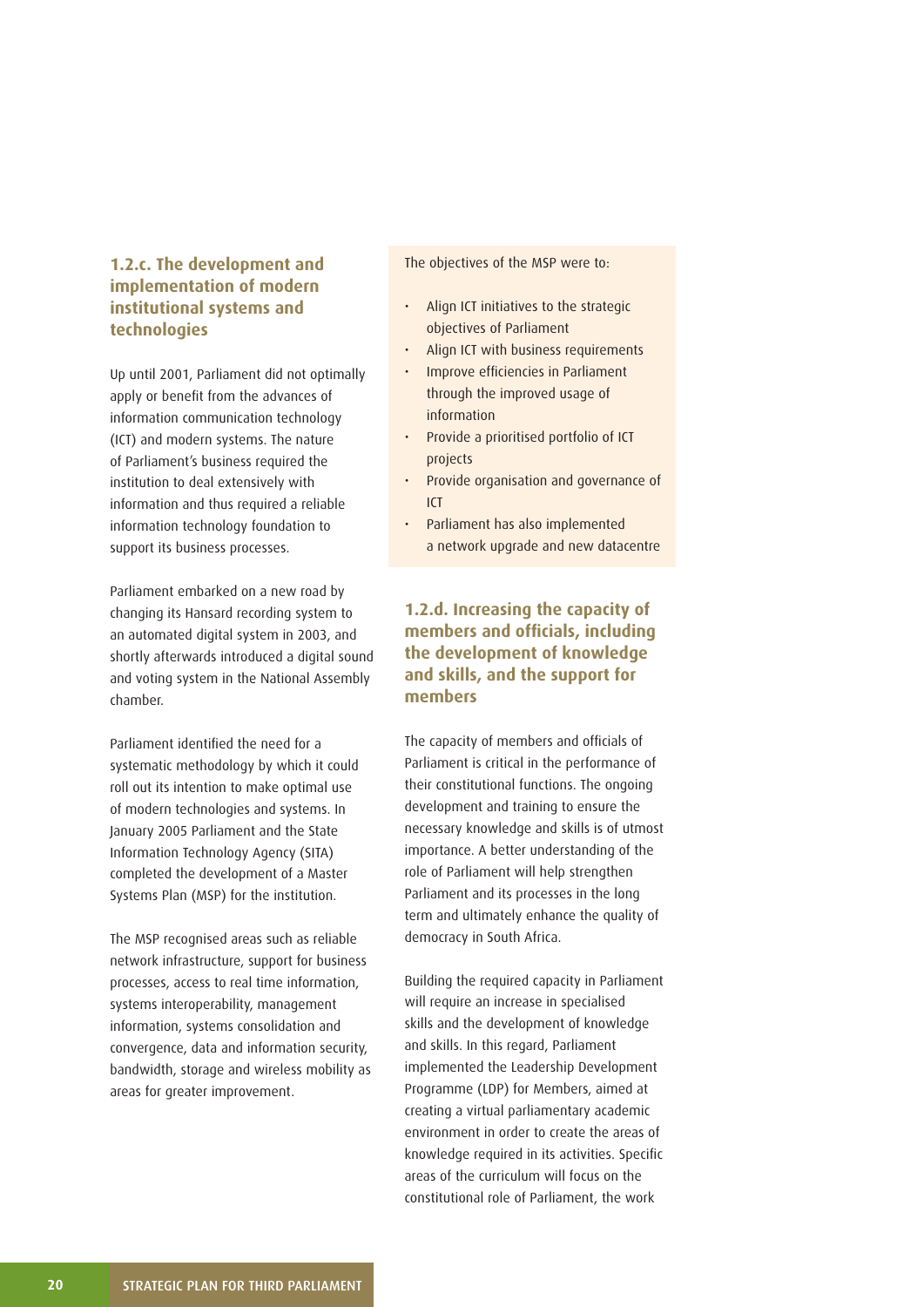of the Houses, committee work, public participation, and the work of members in constituencies.

Specific efforts of the 3rd Parliament to build its capacity to provide better support to the work of Members, centred around the expansion of capacity in language services, research and information services, information communication technology services, human resource services and the general support to members. Despite these increases in capacity, the need still exists for increased support, directly and indirectly, to Members of Parliament.

## **1.2.e. Institutional culture and communication supporting implementation**

The strategic parliamentary communication environment can be divided into three broad categories within which the necessary strategic communication interventions reside.

Internally, the key focus is on the creation of an effective institution as well as contributing, strategically, to the important processes of passing laws and the exercise of oversight. Issues within this sphere relate to:

- Creation of a mechanism enabled (in terms of capacity, process and location) to execute strategic information and knowledge management.
- Harnessing communication as a strategic political tool in support of democracy and specific political objectives of Parliament.
- Proper identification, prioritisation and the provision of strategic political communication support to the different key stakeholders in the institution.

• Harnessing communication as a management tool in support of transformation and change management.

Within Parliament, the key focus is on the critical concepts of public involvement and the involvement of the people. Issues within this sphere relate to:

- Gearing Parliament and members, the institution's systems and processes, towards fulfilling the needs of all South Africans through public participatory, democracy-based and sustained approaches.
- Targeting special categories within this broader parliamentary constituency for special affirmation and empowerment.

Internationally, the key focus is on consolidating Parliament's African and global agenda. Issues within this sphere relate to:

- The development and reflection of Parliament's people-to-people programme in the continent and in the world.
- Accentuating Parliament's strategic priorities in bilateral, multilateral and other co-operative engagements.

## **1.2.f. Providing a working environment enabling the delivery of services**

Parliament has made great strides in its quest to provide members and staff with suitable office, conference and meeting facilities. Following the refurbishment of 90 Plein Street, most of Parliament's operational staff were moved there. This freed up a significant number of offices and committee rooms (previously used as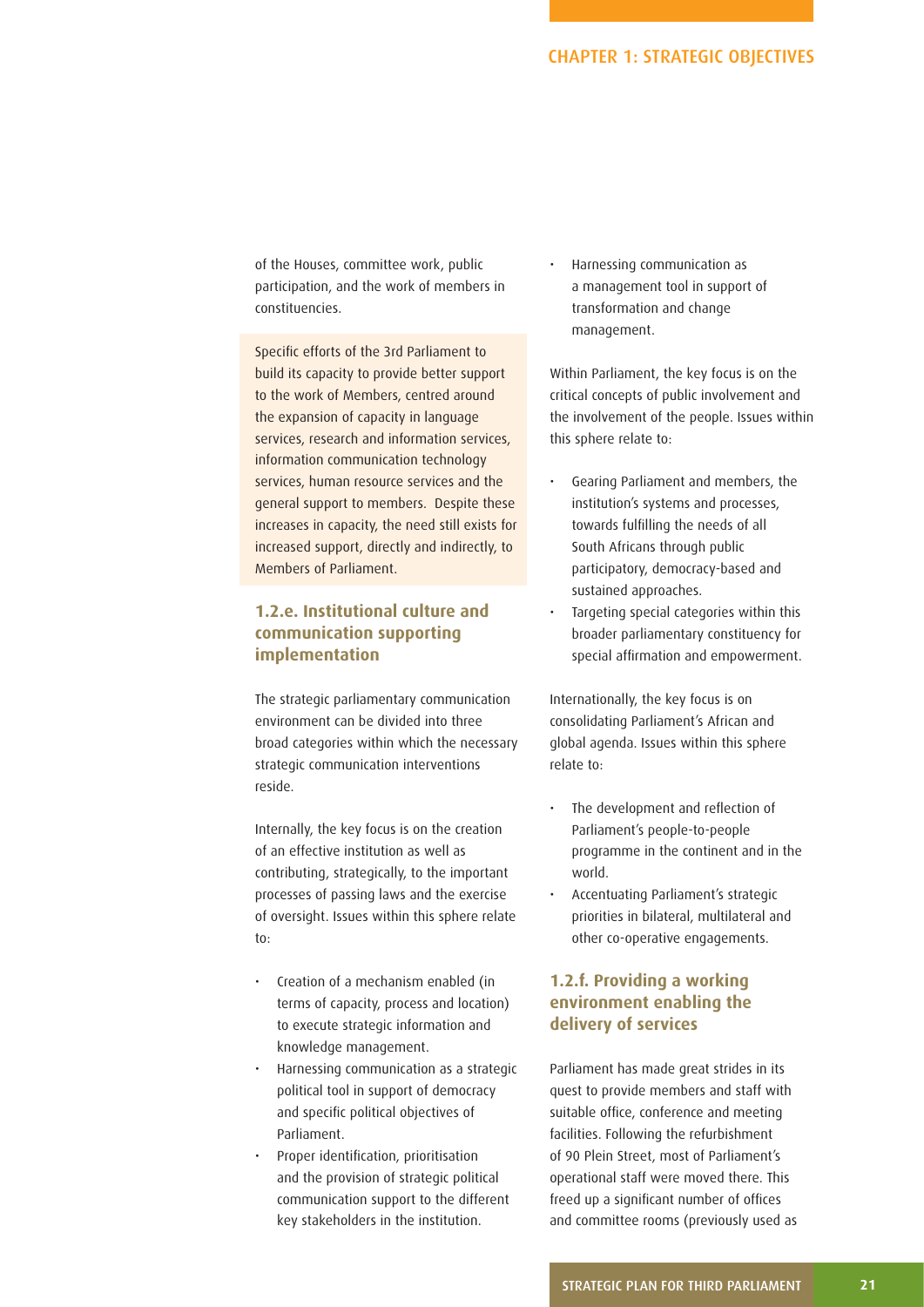offices) in the main parliamentary buildings. Storage facilities and equipment for Parliament's invaluable artworks collection are currently being upgraded.

Various committee rooms were refurbished, and technological functionality added to better facilitate the work of parliamentary committees.

However, a number of challenges remain:

- Provide adequate hosting facilities.
- Facilities to receive foreign dignitaries and special visitors.
- Suites for the President and Leader of Government Business.
- Space for the Office of the Speaker.
- A Joint Sittings chamber.
- Office space for the Joint Standing Committee on Intelligence.
- Office accommodation for researchers and analysts, and language practitioners.
- The establishment of the Parliamentary Communications Service and increased capacity to ICT, HR, Procurement and Finance Departments will also entail additional demand for office space.
- The provision of secretarial support to members.
- Adequate parking space for Members, the public and visitors.

In general, it is estimated that Parliament has a long-term space shortage of some 1100 workspaces should it try to accommodate the current pressing and planned expansion of its capacity demands.

In response to Parliament's spatial needs the Department of Public Works (DPW) has allocated Africa House, the former British High Commission, for use by Parliament.

Parliament is also in discussions with DPW around the allocation of floors 6 and 8 in 90 Plein Street for use by Parliament. In addition to these, Parliament has appointed an architectural firm to spearhead the implementation on future space utilisation within and around the parliamentary complex in order for the institution to construct new buildings to meet some of the challenges as outlined above.

The institution also needs to address the disparity in the allocation of furniture to members. Often members' offices are furnished with old, inappropriate and often damaged pieces of furniture making it impossible for them to adequately perform their duties. To address these concerns Parliament has chosen to establish a furniture standard and refurnish members' offices



A democratic and open society in which government is based on the will of the people and every citizen is equally protected by law.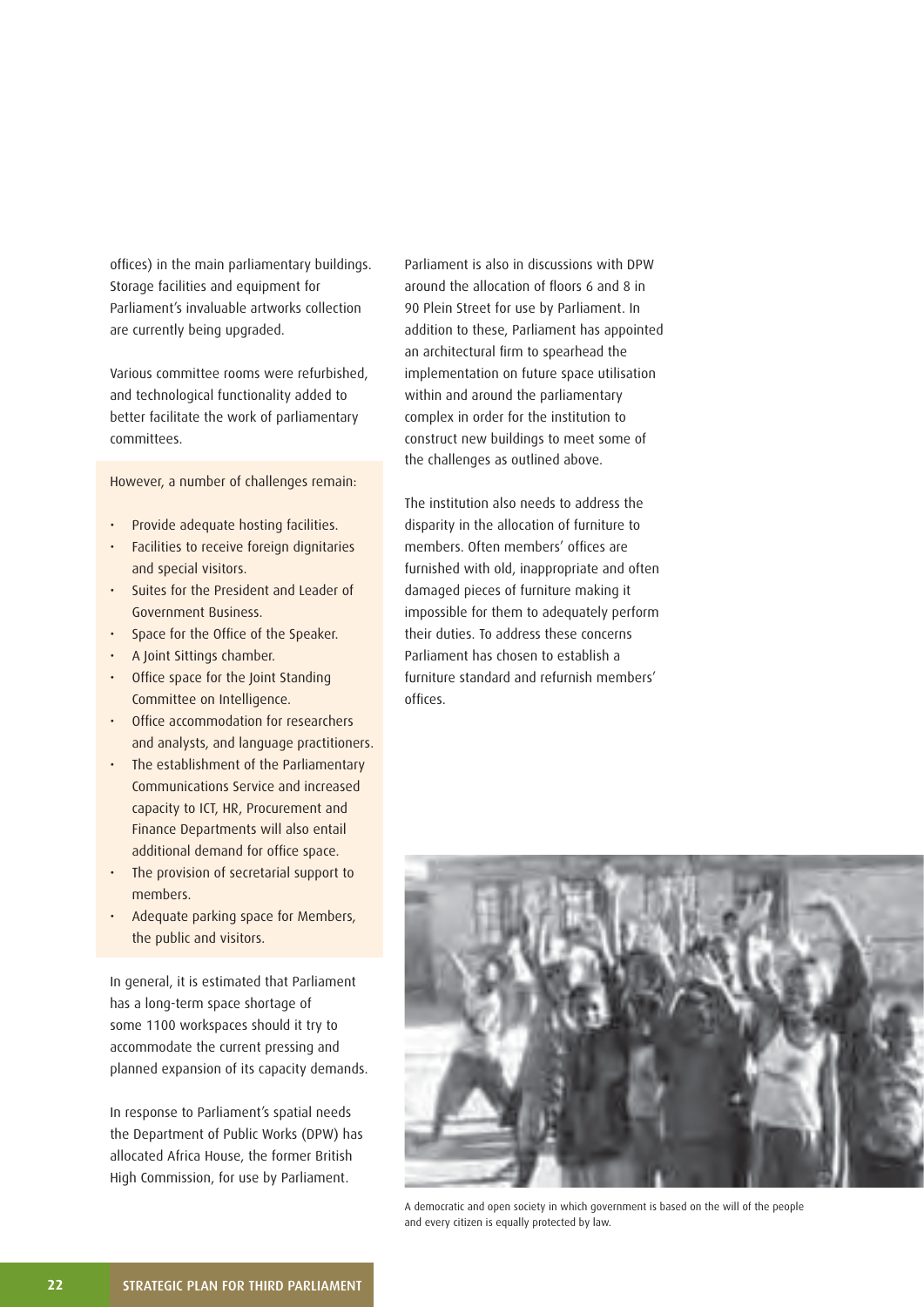### **1.3 VISION**

As the second Parliament increased its role in transforming the political, socioeconomic and other areas of the South African society through the passing of Bills, the Presiding Officers and management became aware of the lack of a common vision to take the institution towards the future. The vision for Parliament is the future dream and ambition. It is within sight, but out of reach.

The question arose as to why Parliament should develop a vision? Several responses were put forward in putting the case for a vision, including:

- A need for a vision because of certain political imperatives – the need for political leadership and strategy – as a leading institution in deepening democracy in South Africa. To provide institutional vision and leadership to steer the institution, to live out the values of the newly created South Africa.
- A need for a vision because of legal imperatives, being the functions assigned by the Constitution and the mandate of Parliament, as provided by the people of South Africa. To respond to the call and will of the people, being a responsive Parliament, a people's Parliament. To discharge its legal functions assigned by the Constitution and various other Acts.
- Why do we need a vision? To create a unified momentum that will steer the functions and daily activities of Parliament, provide focus, and lend itself to the optimum utilisation of resources, provide leadership as to what is the intent of Parliament, and advance implementation and service delivery.

In January 2003, separate processes were initiated for the National Assembly and the National Council of Provinces to facilitate discussions on the vision for Parliament. By then the Parliamentary Service had also engaged on the matter and put forward certain proposals to the Presiding Officers. As a result of these processes, both the National Assembly and the National Council of Provinces produced working documents, recording the inputs and discussions of members during these sessions.

The new vision and mission of Parliament were adopted by both Houses of Parliament on 22 February 2005.

#### The new vision is:

To build an effective people's Parliament that is responsive to the needs of the people and that is driven by the ideal of realising a better quality of life for all the people of South Africa.

This new vision means:

- A people's Parliament to transform an entire society. Establishing a society based on democratic values, social justice and fundamental human rights.
- A people's Parliament of freely elected representatives building on the foundation of a democratic and open society based on the will of the people, their participation and access to Parliament.
- A people's Parliament providing a national forum for public consideration of issues, which includes educating, informing and involving the people of South Africa in its processes and acting as a voice of the people.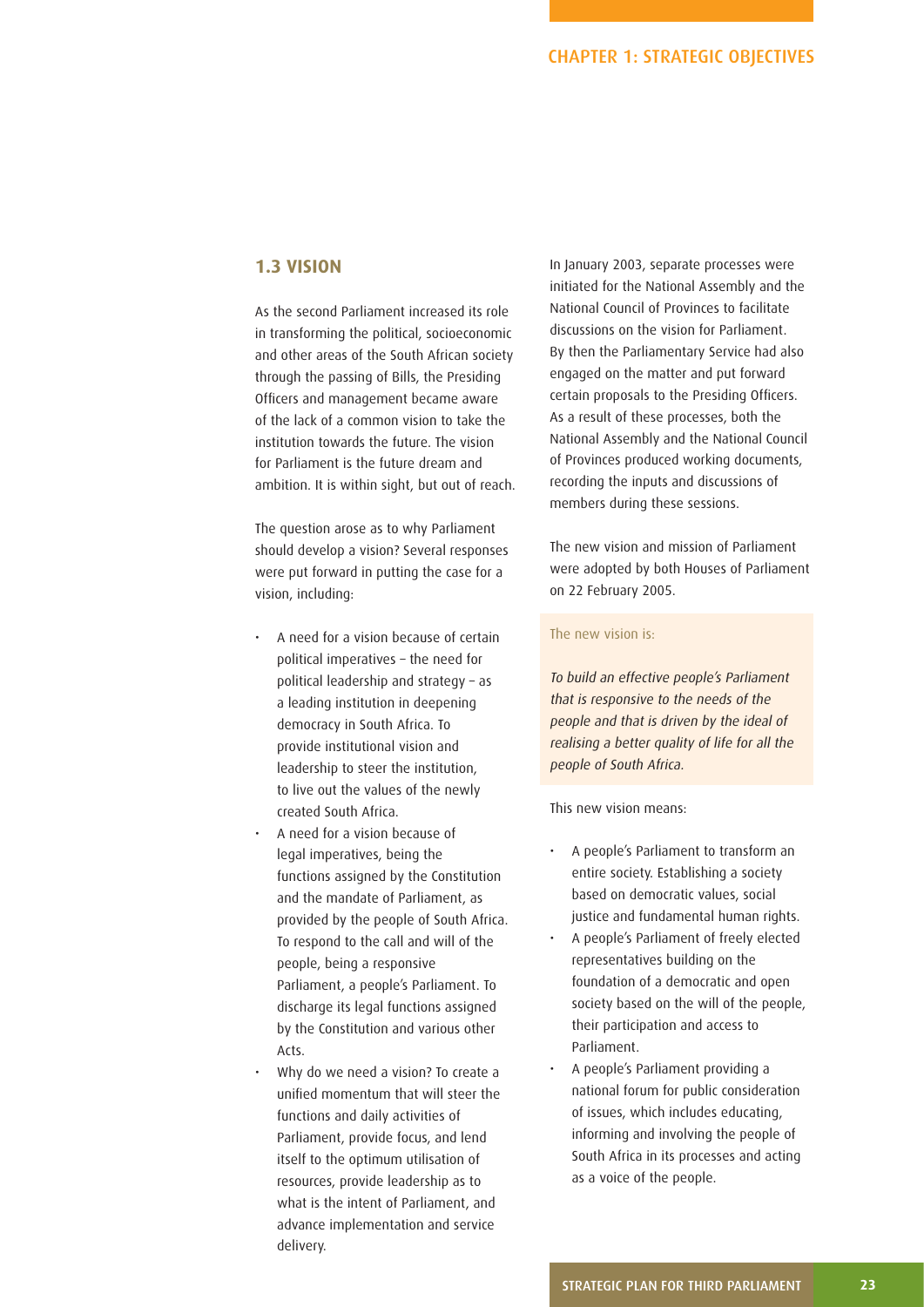- A people's Parliament co-operating with other spheres of government as it deepens and entrenches our democratic values.
- A people's Parliament working with continental and international bodies to create a new democratic and participatory world order.
- A people's Parliament passing good laws, and scrutinising and overseeing executive action, as it moves to improve the quality of life of the people of South Africa, building a united and democratic South Africa.

The vision will be reached through the implementation of Strategic Objectives.

## **1.4 STRATEGIC OBJECTIVES**

In order to reach the desired vision, the vision is further subdivided into a range of strategic objectives. Each strategic objective groups together a main theme extracted from the vision, and provides for further subdivision into concrete and manageable outputs, as projects, that will be implemented.

The set of strategic objectives leading the realisation of the vision includes building a quality process of scrutinising and overseeing government's action, ensuring a people's Parliament that is responsive to the needs of all the people of South Africa, and building an effective and efficient institution.

The following strategic objectives are set for implementation:

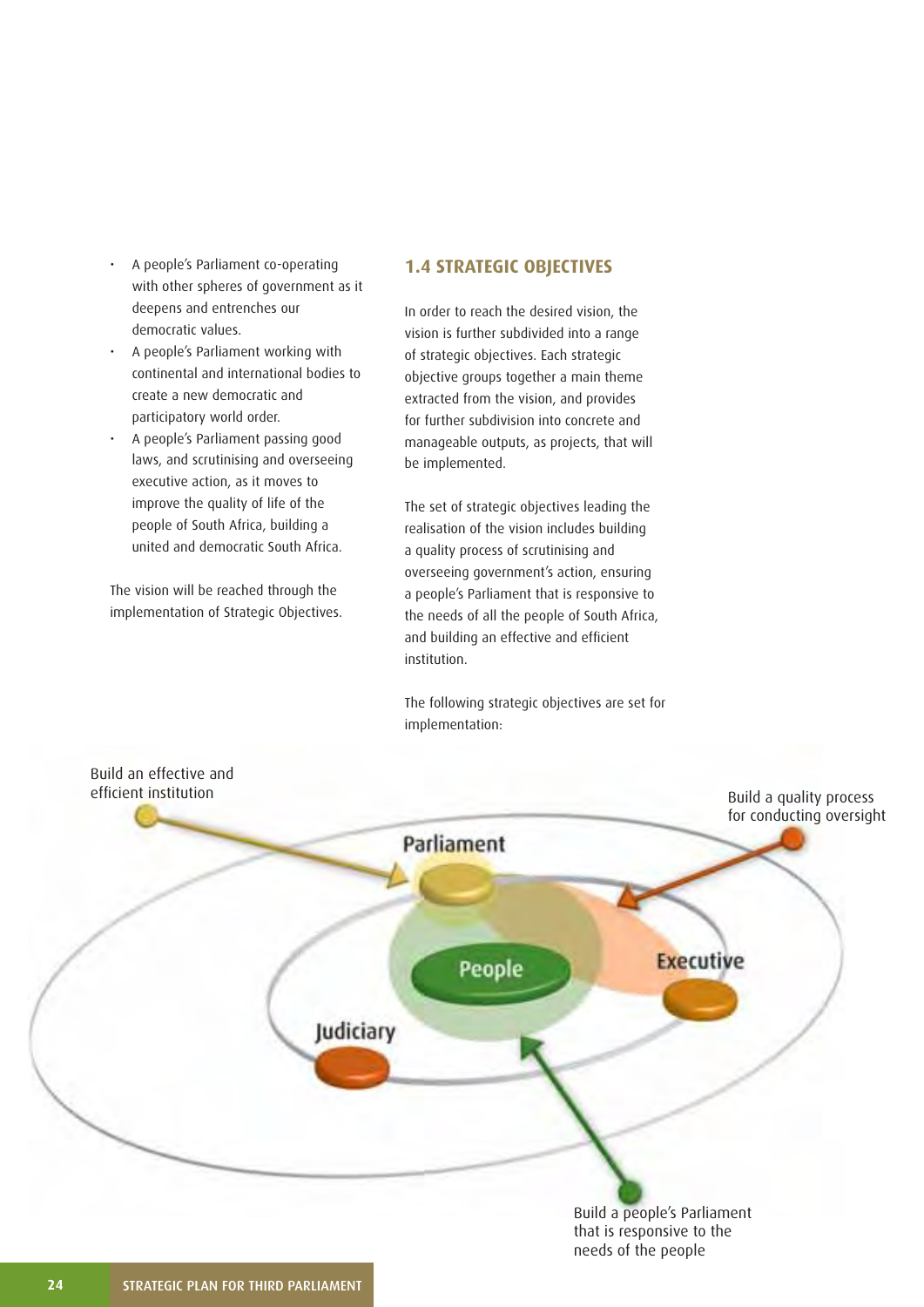## **1.4.a. Build a quality process of scrutinising and overseeing government's action**

#### Objective:

Build an oversight process that ensures a quality process of scrutinising and overseeing government's action, and that is driven by the ideal of realising a better quality of life for the people of South Africa.

#### Areas:

Develop a quality oversight and accountability process, conduct research into best practices of oversight and international practices on oversight, develop an oversight model, prepare legislation and procedure, determine and implement systems and human resource capacity for the function of the process.

## **1.4.b. Further build a people's Parliament that is responsive to the needs of all the people of South Africa**

#### Objective:

Further build a people's Parliament that is responsive to the needs of all the people of South Africa, deepening public participation and involvement, and being people-centred.

#### Areas:

Instill the value of being people-centred in the institution, provide opportunities to deepen democracy, be responsive to people's needs, conduct programmes and projects furthering education and information about Parliament, act as the voice of the people, include people on the periphery, provide access to Parliament, take Parliament to the People, set up Parliamentary Democracy Offices.

## **1.4.c. Build an effective and effi cient institution**

#### Objective:

Build an effective and efficient institution.

#### Areas:

Improve institutional governance and policy, implement modern systems and technologies, improve human resource capacity, provide an institutional culture that enables service delivery, improve communication, provision of space, accommodation and facilities.

### **1.5 PROJECTS**

The Strategic Objectives are further divided into 64 strategic projects spread across the five-year term of the third Parliament. These projects are illustrated in the attached diagram. Since 2004 Parliament has successfully implemented 33 projects, 16 are currently managed at different stages of the project cycle (initiation, planning, execution or closure) and 15 projects are still to be initiated. Details of these projects are available in annexure 4.1.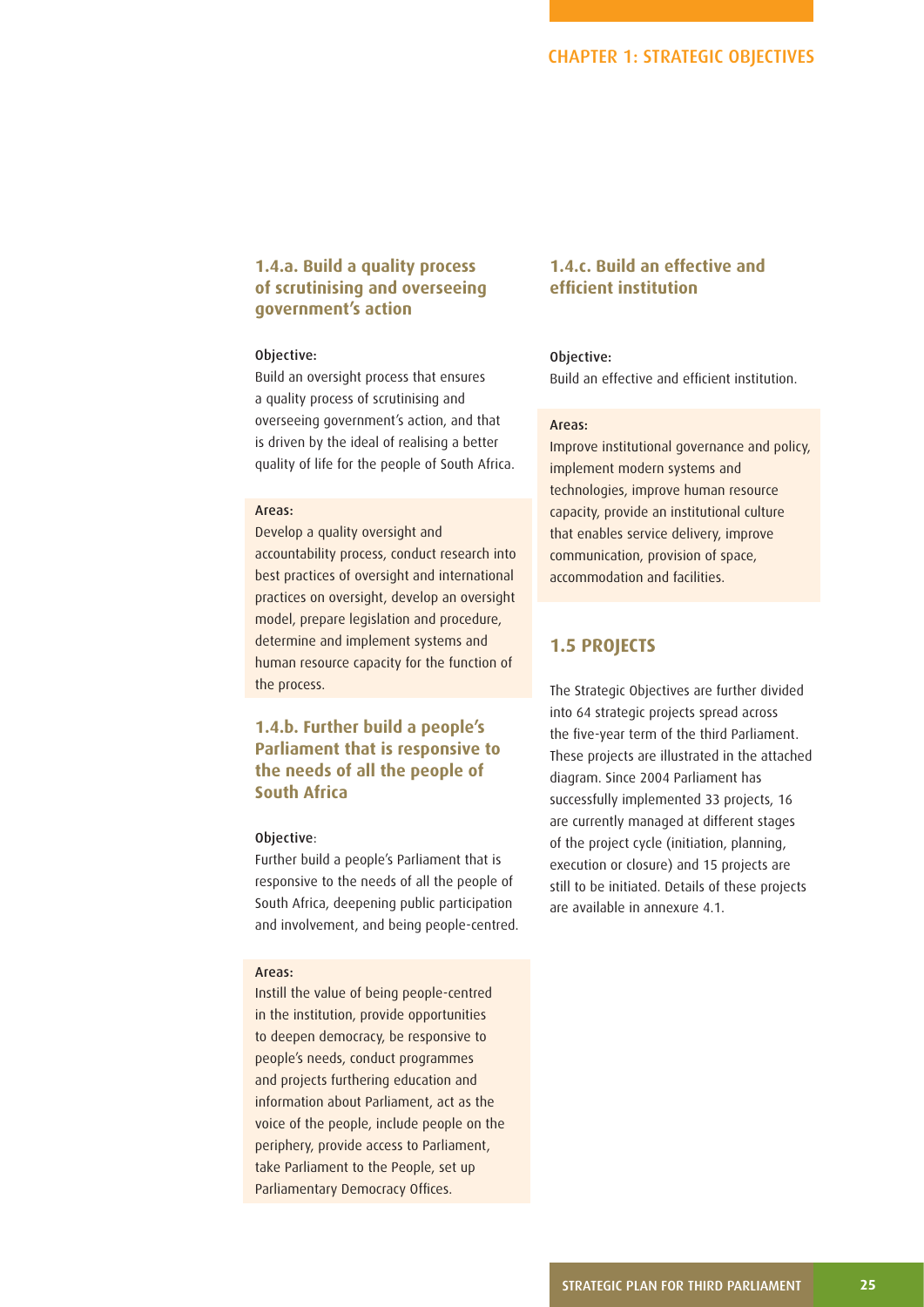## STRATEGIC OBJECTIVES

**In order to reach the desired vision the following strategic objectives will be met:**

**1. Build a quality process of scrutinising and overseeing government's action.**

#### Objective:

Build an oversight process that ensures a quality process of scrutinising and overseeing government's action, and that is driven by the ideal of realising a better quality of life for the people of South Africa.

#### Areas:

Develop a quality oversight and accountability process, conduct research into best practices of oversight and international practices on oversight, develop an oversight model, prepare legislation and procedure, determine and implement systems and human resource capacity for the function of the process.

## **2. Further build a people's Parliament that is responsive to the needs of all the people of South Africa.**

#### Objective:

Further build a people's Parliament that is responsive to the needs of all the people of South Africa, deepening public participation and involvement, and being people-centred.

#### Areas:

Instill the value of being people-centred in the institution, provide opportunities to deepen democracy, be responsive to people's needs, conduct programmes and projects furthering education and information about Parliament, act as the voice of the people, include people on the periphery, provide access to Parliament, set up Parliamentary Democracy Offices.

#### **3. Build an effective and efficient institution.**

#### Objective:

Build an effective and efficient institution.

#### Areas:

Improve institutional governance and policy, implement modern systems and technologies, improve human resource capacity, provide an institutional culture that enables service delivery, improve communication, provision of space, accommodation and facilities.

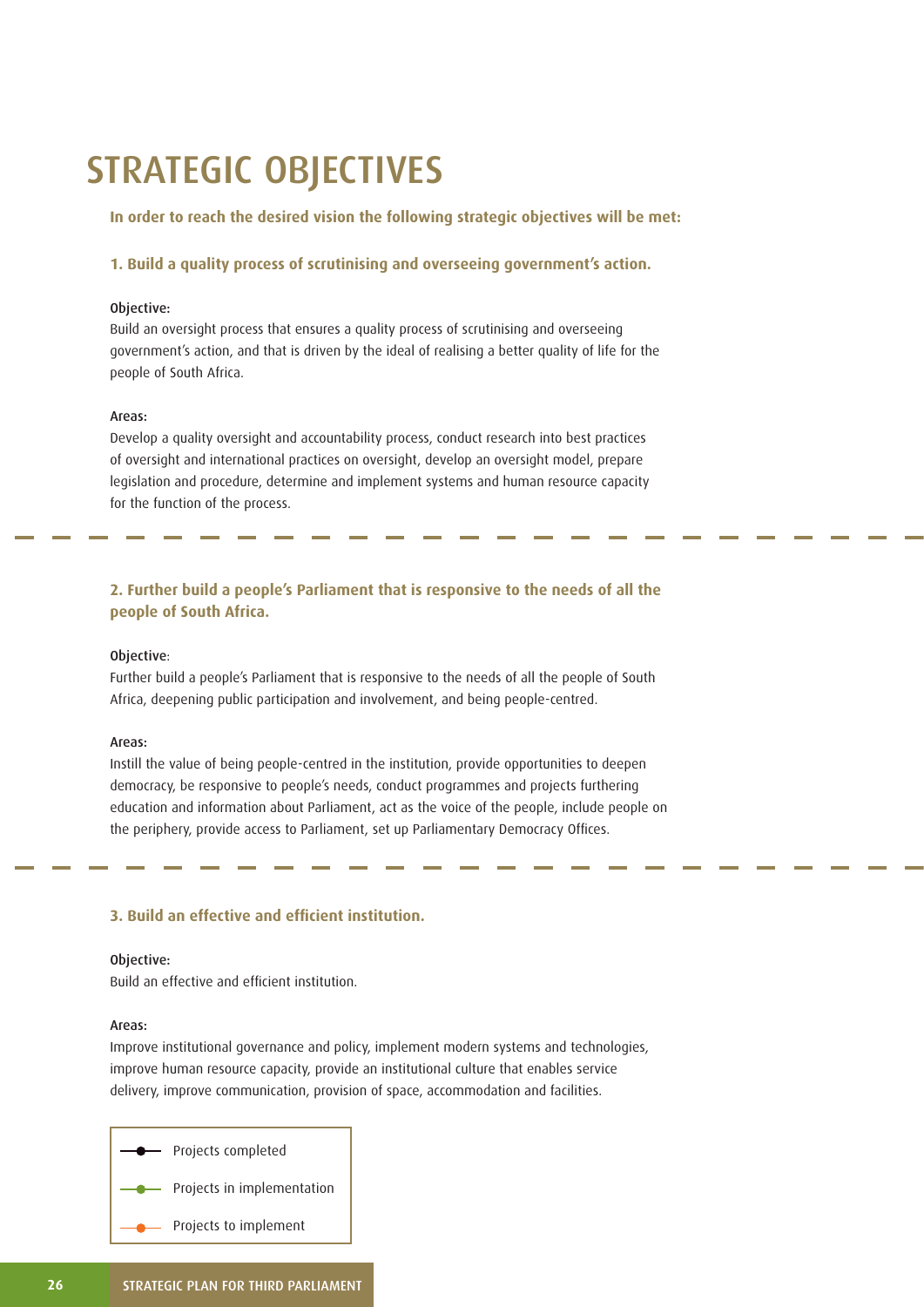

| 2009                               |                                                |
|------------------------------------|------------------------------------------------|
|                                    | Projects completed                             |
|                                    | Projects in implementation                     |
|                                    | Projects to implement                          |
| IS                                 |                                                |
|                                    |                                                |
|                                    |                                                |
|                                    |                                                |
|                                    |                                                |
| clusters                           |                                                |
|                                    |                                                |
|                                    |                                                |
|                                    |                                                |
| ar <mark>ticipation systems</mark> |                                                |
|                                    | <b>.0C/PAP participation system</b>            |
|                                    | utic Feed and video services                   |
|                                    |                                                |
|                                    | <b>Develop Translation system</b>              |
|                                    | Facilitation of SADC co-operation              |
|                                    |                                                |
| odratic Parliament                 |                                                |
| g                                  | ie <mark>nt knowledge management system</mark> |
|                                    |                                                |
|                                    |                                                |
|                                    |                                                |
| saand culture alignment)           |                                                |
|                                    |                                                |
|                                    |                                                |
|                                    |                                                |
|                                    |                                                |